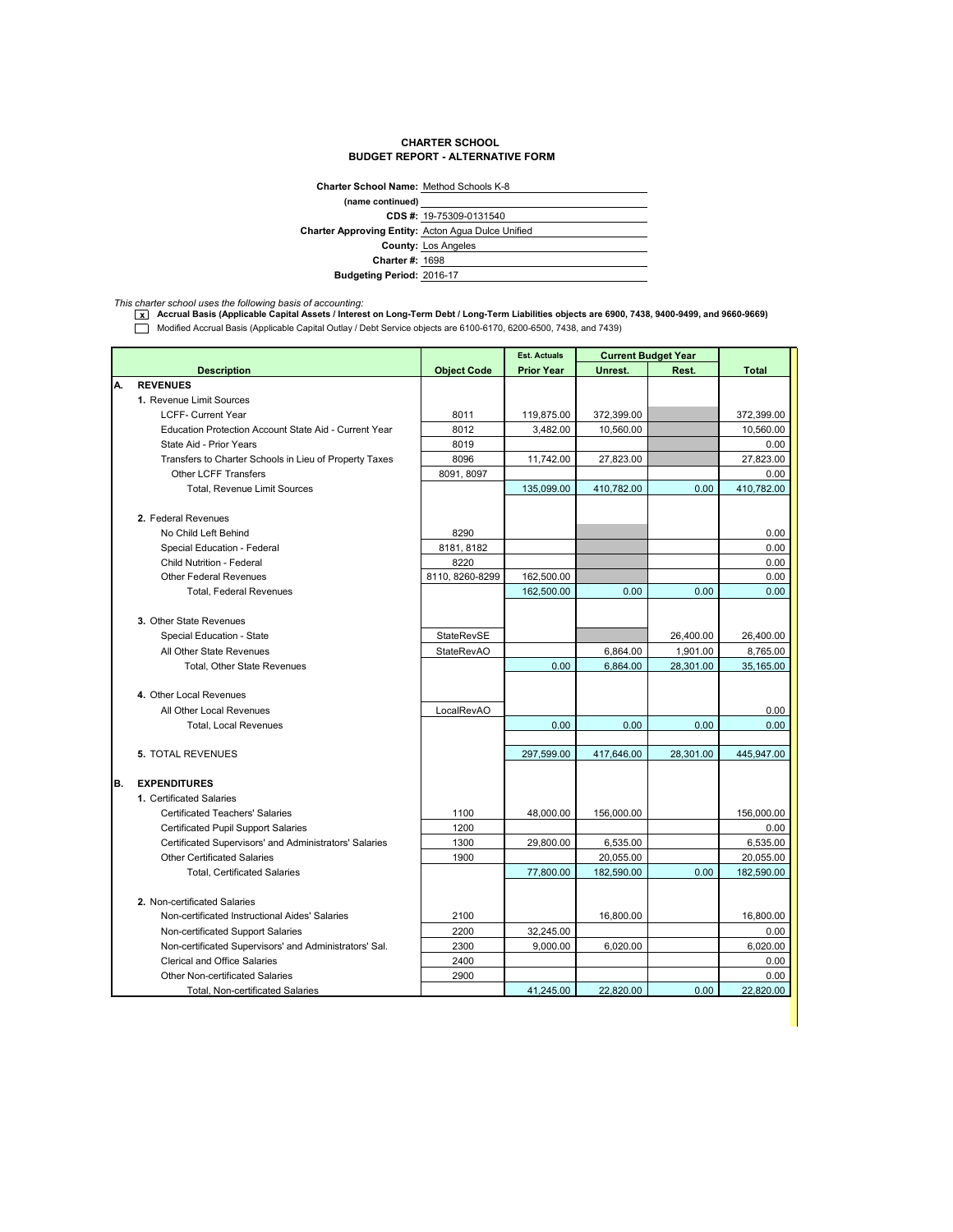|                                                                                                                |                    | <b>Est. Actuals</b> |                    | <b>Current Budget Year</b> |                       |
|----------------------------------------------------------------------------------------------------------------|--------------------|---------------------|--------------------|----------------------------|-----------------------|
| <b>Description</b>                                                                                             | <b>Object Code</b> | <b>Prior Year</b>   | Unrest.            | Rest.                      | <b>Total</b>          |
| 3. Employee Benefits                                                                                           |                    |                     |                    |                            |                       |
| <b>STRS</b><br><b>PERS</b>                                                                                     | 3101-3102          |                     |                    |                            | 0.00<br>0.00          |
|                                                                                                                | 3201-3202          |                     |                    |                            |                       |
| OASDI / Medicare / Alternative<br><b>Health and Welfare Benefits</b>                                           | 3301-3302          | 12,079.34           | 15,714.00          |                            | 15,714.00             |
|                                                                                                                | 3401-3402          | 13,586.23           | 52,320.00          |                            | 52,320.00             |
| Unemployment Insurance                                                                                         | 3501-3502          | 1,000.00            | 5,795.00           |                            | 5,795.00              |
| Workers' Compensation Insurance                                                                                | 3601-3602          |                     | 6,162.00           |                            | 6,162.00              |
| OPEB, Allocated                                                                                                | 3701-3702          |                     |                    |                            | 0.00                  |
| OPEB, Active Employees                                                                                         | 3751-3752          |                     |                    |                            | 0.00                  |
| PERS Reduction (for revenue limit funded schools)                                                              | 3801-3802          |                     |                    |                            | 0.00                  |
| <b>Other Employee Benefits</b><br><b>Total, Employee Benefits</b>                                              | 3901-3902          |                     | 4,108.00           |                            | 4,108.00<br>84,099.00 |
|                                                                                                                |                    | 26,665.57           | 84,099.00          | 0.00                       |                       |
| 4. Books and Supplies                                                                                          |                    |                     |                    |                            |                       |
| Approved Textbooks and Core Curricula Materials                                                                | 4100               | 4,000.00            | 17,930.00          |                            | 17,930.00             |
| Books and Other Reference Materials                                                                            | 4200               | 30,000.00           | 904.00             | 1,846.00                   | 2,750.00              |
| <b>Materials and Supplies</b>                                                                                  | 4300               | 100.00              | 1,650.00           |                            | 1,650.00              |
| Noncapitalized Equipment                                                                                       | 4400               | 1,000.00            | 8,250.00           |                            | 8,250.00              |
| Food                                                                                                           | 4700               |                     |                    |                            | 0.00                  |
|                                                                                                                |                    | 35,100.00           | 28,734.00          | 1,846.00                   | 30,580.00             |
| Total, Books and Supplies                                                                                      |                    |                     |                    |                            |                       |
|                                                                                                                |                    |                     |                    |                            |                       |
| 5. Services and Other Operating Expenditures<br><b>Subagreements for Services</b>                              |                    |                     |                    |                            |                       |
|                                                                                                                | 5100               | 2,500.00            |                    |                            | 0.00                  |
| <b>Travel and Conferences</b>                                                                                  | 5200<br>5300       | 500.00              | 2,000.00<br>275.00 |                            | 2,000.00<br>275.00    |
| Dues and Memberships<br>Insurance                                                                              | 5400               | 15,000.00           | 1,925.00           |                            | 1,925.00              |
| Operations and Housekeeping Services                                                                           | 5500               |                     | 1,500.00           |                            | 1,500.00              |
|                                                                                                                | 5600               |                     |                    |                            |                       |
| Rentals, Leases, Repairs, and Noncap. Improvements                                                             |                    | 55,000.00           | 30,387.00          |                            | 30,387.00             |
| Professional/Consulting Services & Operating Expend.                                                           | 5800               | 35,000.00           | 41,115.00          | 26,455.00                  | 67,570.00             |
| Communications                                                                                                 | 5900               | 3,500.00            | 3,000.00           |                            | 3,000.00              |
| Total, Services and Other Operating Expenditures                                                               |                    | 111,500.00          | 80,202.00          | 26,455.00                  | 106,657.00            |
| 6. Capital Outlay (Objects 6100-6170, 6200-6500 - modified accrual ba                                          |                    |                     |                    |                            |                       |
| Sites and Improvements of Sites                                                                                | 6100-6170          |                     |                    |                            | 0.00                  |
| Buildings and Improvements of Buildings                                                                        | 6200               |                     |                    |                            | 0.00                  |
| Books and Media for New School Libraries or Major                                                              |                    |                     |                    |                            |                       |
| <b>Expansion of School Libraries</b>                                                                           | 6300               |                     |                    |                            | 0.00                  |
| Equipment                                                                                                      | 6400               |                     |                    |                            | 0.00                  |
| <b>Equipment Replacement</b>                                                                                   | 6500               |                     |                    |                            | 0.00                  |
| Depreciation Expense (for full accrual basis only)                                                             | 6900               |                     |                    |                            | 0.00                  |
| Total, Capital Outlay                                                                                          |                    | 0.00                | 0.00               | 0.00                       | 0.00                  |
|                                                                                                                |                    |                     |                    |                            |                       |
| 7. Other Outgo                                                                                                 |                    |                     |                    |                            |                       |
| Tuition to Other Schools                                                                                       | 7110-7143          |                     |                    |                            | 0.00                  |
| Transfers of Pass-through Revenues to Other LEAs                                                               | 7211-7213          |                     |                    |                            | 0.00                  |
|                                                                                                                | 7221-7223SE        |                     |                    |                            | 0.00                  |
| Transfers of Apportionments to Other LEAs - Spec. Ed.<br>Transfers of Apportionments to Other LEAs - All Other | 7221-7223AO        |                     |                    |                            | 0.00                  |
| All Other Transfers                                                                                            | 7281-7299          |                     |                    |                            | 0.00                  |
| Debt Service:                                                                                                  |                    |                     |                    |                            |                       |
| Interest                                                                                                       | 7438               | 359.00              |                    |                            | 0.00                  |
| Principal                                                                                                      | 7439               |                     |                    |                            | 0.00                  |
| Total, Other Outgo                                                                                             |                    | 359.00              | 0.00               | 0.00                       |                       |
|                                                                                                                |                    |                     |                    |                            | 0.00                  |
| 8. TOTAL EXPENDITURES                                                                                          |                    | 292,669.57          | 398,445.00         | 28,301.00                  | 426,746.00            |
|                                                                                                                |                    |                     |                    |                            |                       |
| С.<br><b>EXCESS (DEFICIENCY) OF REVENUES OVER EXPEND.</b>                                                      |                    |                     |                    |                            |                       |
| BEFORE OTHER FINANCING SOURCES AND USES (A5-B8)                                                                |                    | 4,929.43            | 19,201.00          | 0.00                       | 19,201.00             |
|                                                                                                                |                    |                     |                    |                            |                       |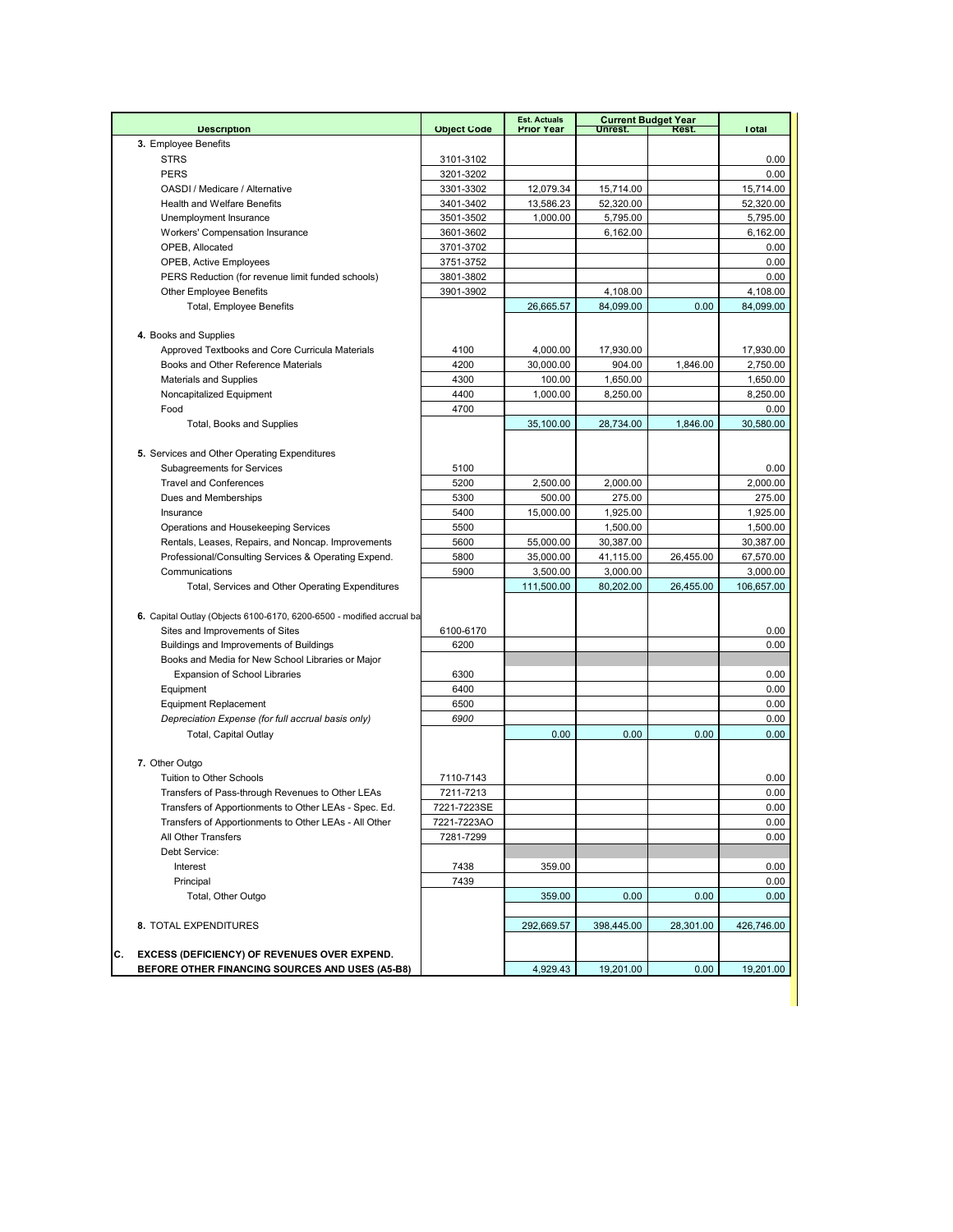|    |                                                               |                    | <b>Est. Actuals</b> | <b>Current Budget Year</b> |       |              |
|----|---------------------------------------------------------------|--------------------|---------------------|----------------------------|-------|--------------|
|    | <b>Description</b>                                            | <b>Object Code</b> | <b>Prior Year</b>   | Unrest.                    | Rest. | <b>Total</b> |
| D. | <b>OTHER FINANCING SOURCES / USES</b>                         |                    |                     |                            |       |              |
|    | 1. Other Sources                                              | 8930-8979          | 250,000.00          |                            |       | 0.00         |
|    | 2. Less: Other Uses                                           | 7630-7699          | 50,000.00           |                            |       | 0.00         |
|    | 3. Contributions Between Unrestricted and Restricted Accounts |                    |                     |                            |       |              |
|    | (must net to zero)                                            | 8980-8999          |                     |                            |       | 0.00         |
|    |                                                               |                    |                     |                            |       |              |
|    | 4. TOTAL OTHER FINANCING SOURCES / USES                       |                    | 200,000.00          | 0.00                       | 0.00  | 0.00         |
|    |                                                               |                    |                     |                            |       |              |
| E. | NET INCREASE (DECREASE) IN FUND BALANCE (C + D4)              |                    | 204,929.43          | 19,201.00                  | 0.00  | 19,201.00    |
|    |                                                               |                    |                     |                            |       |              |
| F. | FUND BALANCE, RESERVES                                        |                    |                     |                            |       |              |
|    | 1. Beginning Fund Balance                                     |                    |                     |                            |       |              |
|    | a. As of July 1                                               | 9791               | 0.00                | 204,929.43                 |       | 204,929.43   |
|    | b. Adjustments to Beginning Balance                           | 9793, 9795         |                     |                            |       | 0.00         |
|    | c. Adjusted Beginning Balance                                 |                    | 0.00                | 204,929.43                 | 0.00  | 204,929.43   |
|    | 2. Ending Fund Balance, June 30 $(E + F.1.c.)$                |                    | 204,929.43          | 224,130.43                 | 0.00  | 224,130.43   |
|    |                                                               |                    |                     |                            |       |              |
|    | Components of Ending Fund Balance (Optional):                 |                    |                     |                            |       |              |
|    | a. Reserve For:                                               |                    |                     |                            |       |              |
|    | Revolving Cash (equals object 9130)                           | 9711               |                     |                            |       |              |
|    | Stores (equals object 9320)                                   | 9712               |                     |                            |       |              |
|    | Prepaid Expenditures (equals object 9330)                     | 9713               |                     |                            |       |              |
|    | All Others                                                    | 9719               |                     |                            |       |              |
|    | <b>General Reserve</b>                                        | 9730               |                     |                            |       |              |
|    | <b>Legally Restricted Balance</b>                             | 9740               |                     |                            |       |              |
|    | b. Designated Amounts:                                        |                    |                     |                            |       |              |
|    | Designated for Economic Uncertainties                         | 9770               |                     |                            |       |              |
|    | Designated for Unrealized Gains of Investments &              |                    |                     |                            |       |              |
|    | Cash in County Treasury                                       | 9775               |                     |                            |       |              |
|    | <b>Other Designations</b>                                     | 9780               |                     |                            |       |              |
|    | c. Undesignated / Unappropriated Amount                       | 9790               | 204,929.43          |                            |       |              |
|    |                                                               |                    |                     |                            |       |              |
|    | Components of Ending Fund Balance (Budget):                   |                    |                     |                            |       |              |
|    | a. Nonspendable                                               |                    |                     |                            |       |              |
|    | Revolving Cash (equals object 9130)                           | 9711               |                     |                            |       | 0.00         |
|    | Stores (equals object 9320)                                   | 9712               |                     |                            |       | 0.00         |
|    | Prepaid Expenditures (equals object 9330)                     | 9713               |                     |                            |       | 0.00         |
|    | All Others                                                    | 9719               |                     |                            |       | 0.00         |
|    | b. Restricted                                                 | 9740               |                     |                            |       | 0.00         |
|    | c. Committed                                                  |                    |                     |                            |       |              |
|    | <b>Stabilization Arrangements</b>                             | 9750               |                     |                            |       | 0.00         |
|    | <b>Other Commitments</b>                                      | 9760               |                     |                            |       | 0.00         |
|    | d. Assigned                                                   |                    |                     |                            |       |              |
|    | <b>Other Assignments</b>                                      | 9780               |                     |                            |       | 0.00         |
|    | e. Unassigned/Unappropriated                                  |                    |                     |                            |       |              |
|    | Reserve for Economic Uncertainties                            | 9789               |                     | 19,922.25                  |       | 19,922.25    |
|    | Unassigned / Unappropriated Amount                            | 9790               |                     | 204,208.18                 | 0.00  | 204,208.18   |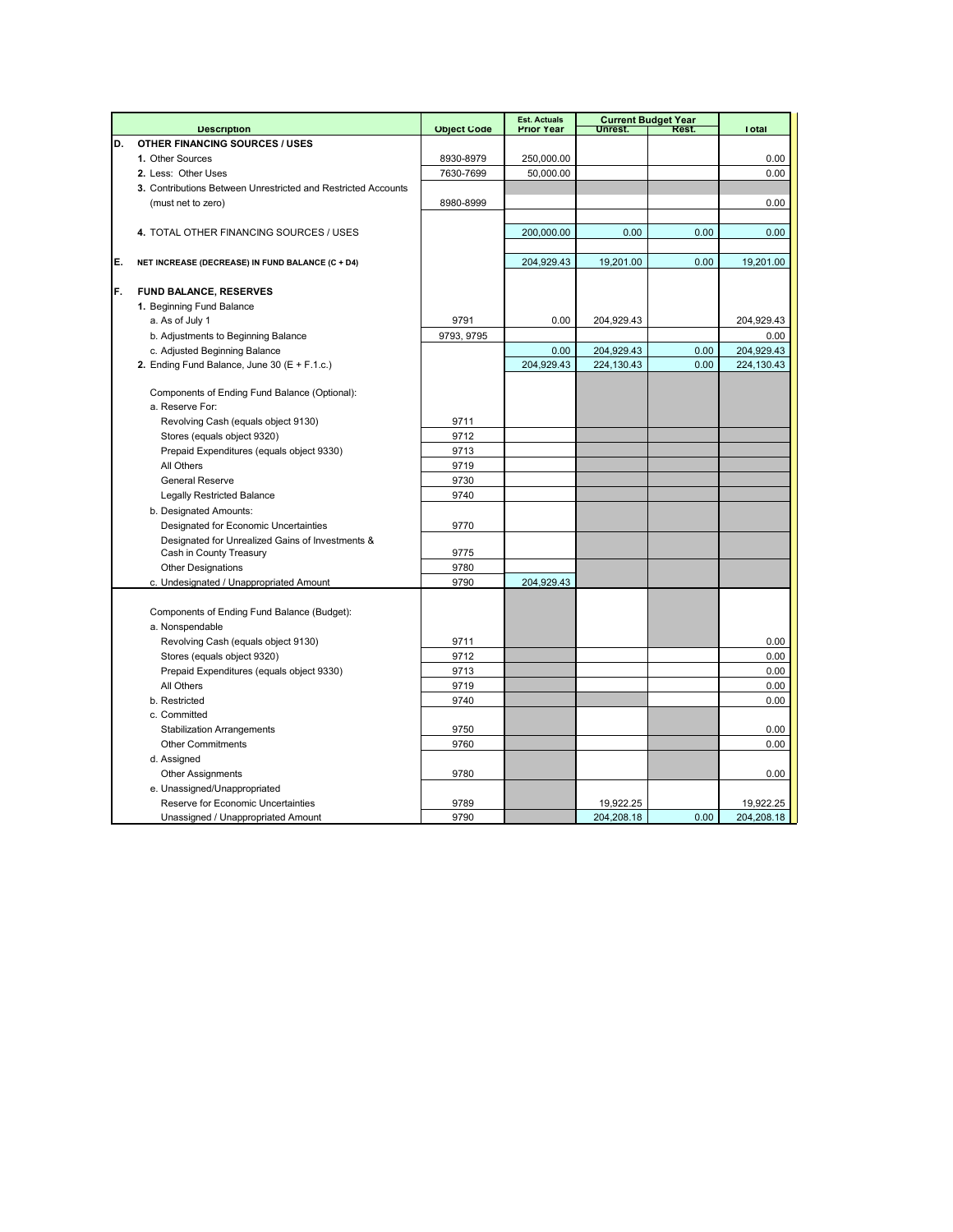## **CHARTER SCHOOL MULTI-YEAR PROJECTION - ALTERNATIVE FORM**

| <b>Charter School Name: Method Schools K-8</b>            |                            |
|-----------------------------------------------------------|----------------------------|
| (name continued)                                          |                            |
|                                                           | CDS #: 19-75309-0131540    |
| <b>Charter Approving Entity: Acton Agua Dulce Unified</b> |                            |
|                                                           | <b>County: Los Angeles</b> |
| <b>Charter #: 1698</b>                                    |                            |
| <b>Fiscal Year: 2016-17</b>                               |                            |

*This charter school uses the following basis of accounting:* **x Accrual Basis (Applicable Capital Assets / Interest on Long-Term Debt / Long-Term Liabilities objects are 6900, 7438, 9400-9499, and 9660-9669)**

Modified Accrual Basis (Applicable Capital Outlay / Debt Service objects are 6100-6170, 6200-6500, 7438, and 7439)

| <b>Description</b><br><b>Object Code</b><br><b>REVENUES</b><br>Α.<br>1. Revenue Limit Sources<br>State Aid - Current Year<br>8011<br>Education Protection Account State Aid - Current Year<br>8015<br>8019<br>State Aid - Prior Years<br>Transfers to Charter in Lieu of Property Taxes<br>8096<br><b>Other LCFF Transfers</b><br>8091, 8097<br>Total, Revenue Limit Sources<br>2. Federal Revenues<br>No Child Left Behind<br>8290<br>8181, 8182<br>Special Education - Federal<br>8220<br>Child Nutrition - Federal<br>8110, 8260-8299<br><b>Other Federal Revenues</b><br><b>Total, Federal Revenues</b><br>3. Other State Revenues<br><b>StateRevSE</b><br>Special Education - State<br><b>StateRevAO</b><br>All Other State Revenues<br><b>Total, Other State Revenues</b><br>4. Other Local Revenues<br>All Other Local Revenues<br>LocalRevAO<br><b>Total, Local Revenues</b><br>5. TOTAL REVENUES<br>B.<br><b>EXPENDITURES</b><br>1. Certificated Salaries<br>Certificated Teachers' Salaries<br>1100 | <b>Unrestricted</b><br>372.399.00<br>10.560.00<br>0.00<br>27.823.00<br>0.00<br>410,782.00<br>0.00<br>0.00<br>0.00<br>0.00<br>0.00<br>0.00<br>6.864.00<br>6.864.00<br>0.00<br>0.00 | <b>Restricted</b><br>0.00<br>0.00<br>0.00<br>0.00<br>0.00<br>0.00<br>0.00<br>0.00<br>0.00<br>0.00<br>0.00<br>26,400.00<br>1.901.00<br>28,301.00<br>0.00 | Total<br>372.399.00<br>10.560.00<br>0.00<br>27.823.00<br>0.00<br>410,782.00<br>0.00<br>0.00<br>0.00<br>0.00<br>0.00<br>26,400.00<br>8.765.00<br>35.165.00<br>0.00 | 2017-18<br>374.748.00<br>10,560.00<br>27,823,00<br>413,131.00<br>0.00<br>26,400.00<br>8.765.00<br>35.165.00 | 2018-19<br>377.932.00<br>10.560.00<br>27.823.00<br>416,315.00<br>0.00<br>26,400.00<br>8.765.00<br>35.165.00 |
|---------------------------------------------------------------------------------------------------------------------------------------------------------------------------------------------------------------------------------------------------------------------------------------------------------------------------------------------------------------------------------------------------------------------------------------------------------------------------------------------------------------------------------------------------------------------------------------------------------------------------------------------------------------------------------------------------------------------------------------------------------------------------------------------------------------------------------------------------------------------------------------------------------------------------------------------------------------------------------------------------------------|-----------------------------------------------------------------------------------------------------------------------------------------------------------------------------------|---------------------------------------------------------------------------------------------------------------------------------------------------------|-------------------------------------------------------------------------------------------------------------------------------------------------------------------|-------------------------------------------------------------------------------------------------------------|-------------------------------------------------------------------------------------------------------------|
|                                                                                                                                                                                                                                                                                                                                                                                                                                                                                                                                                                                                                                                                                                                                                                                                                                                                                                                                                                                                               |                                                                                                                                                                                   |                                                                                                                                                         |                                                                                                                                                                   |                                                                                                             |                                                                                                             |
|                                                                                                                                                                                                                                                                                                                                                                                                                                                                                                                                                                                                                                                                                                                                                                                                                                                                                                                                                                                                               |                                                                                                                                                                                   |                                                                                                                                                         |                                                                                                                                                                   |                                                                                                             |                                                                                                             |
|                                                                                                                                                                                                                                                                                                                                                                                                                                                                                                                                                                                                                                                                                                                                                                                                                                                                                                                                                                                                               |                                                                                                                                                                                   |                                                                                                                                                         |                                                                                                                                                                   |                                                                                                             |                                                                                                             |
|                                                                                                                                                                                                                                                                                                                                                                                                                                                                                                                                                                                                                                                                                                                                                                                                                                                                                                                                                                                                               |                                                                                                                                                                                   |                                                                                                                                                         |                                                                                                                                                                   |                                                                                                             |                                                                                                             |
|                                                                                                                                                                                                                                                                                                                                                                                                                                                                                                                                                                                                                                                                                                                                                                                                                                                                                                                                                                                                               |                                                                                                                                                                                   |                                                                                                                                                         |                                                                                                                                                                   |                                                                                                             |                                                                                                             |
|                                                                                                                                                                                                                                                                                                                                                                                                                                                                                                                                                                                                                                                                                                                                                                                                                                                                                                                                                                                                               |                                                                                                                                                                                   |                                                                                                                                                         |                                                                                                                                                                   |                                                                                                             |                                                                                                             |
|                                                                                                                                                                                                                                                                                                                                                                                                                                                                                                                                                                                                                                                                                                                                                                                                                                                                                                                                                                                                               |                                                                                                                                                                                   |                                                                                                                                                         |                                                                                                                                                                   |                                                                                                             |                                                                                                             |
|                                                                                                                                                                                                                                                                                                                                                                                                                                                                                                                                                                                                                                                                                                                                                                                                                                                                                                                                                                                                               |                                                                                                                                                                                   |                                                                                                                                                         |                                                                                                                                                                   |                                                                                                             |                                                                                                             |
|                                                                                                                                                                                                                                                                                                                                                                                                                                                                                                                                                                                                                                                                                                                                                                                                                                                                                                                                                                                                               |                                                                                                                                                                                   |                                                                                                                                                         |                                                                                                                                                                   |                                                                                                             |                                                                                                             |
|                                                                                                                                                                                                                                                                                                                                                                                                                                                                                                                                                                                                                                                                                                                                                                                                                                                                                                                                                                                                               |                                                                                                                                                                                   |                                                                                                                                                         |                                                                                                                                                                   |                                                                                                             |                                                                                                             |
|                                                                                                                                                                                                                                                                                                                                                                                                                                                                                                                                                                                                                                                                                                                                                                                                                                                                                                                                                                                                               |                                                                                                                                                                                   |                                                                                                                                                         |                                                                                                                                                                   |                                                                                                             |                                                                                                             |
|                                                                                                                                                                                                                                                                                                                                                                                                                                                                                                                                                                                                                                                                                                                                                                                                                                                                                                                                                                                                               |                                                                                                                                                                                   |                                                                                                                                                         |                                                                                                                                                                   |                                                                                                             |                                                                                                             |
|                                                                                                                                                                                                                                                                                                                                                                                                                                                                                                                                                                                                                                                                                                                                                                                                                                                                                                                                                                                                               |                                                                                                                                                                                   |                                                                                                                                                         |                                                                                                                                                                   |                                                                                                             |                                                                                                             |
|                                                                                                                                                                                                                                                                                                                                                                                                                                                                                                                                                                                                                                                                                                                                                                                                                                                                                                                                                                                                               |                                                                                                                                                                                   |                                                                                                                                                         |                                                                                                                                                                   |                                                                                                             |                                                                                                             |
|                                                                                                                                                                                                                                                                                                                                                                                                                                                                                                                                                                                                                                                                                                                                                                                                                                                                                                                                                                                                               |                                                                                                                                                                                   |                                                                                                                                                         |                                                                                                                                                                   |                                                                                                             |                                                                                                             |
|                                                                                                                                                                                                                                                                                                                                                                                                                                                                                                                                                                                                                                                                                                                                                                                                                                                                                                                                                                                                               |                                                                                                                                                                                   |                                                                                                                                                         |                                                                                                                                                                   |                                                                                                             |                                                                                                             |
|                                                                                                                                                                                                                                                                                                                                                                                                                                                                                                                                                                                                                                                                                                                                                                                                                                                                                                                                                                                                               |                                                                                                                                                                                   |                                                                                                                                                         |                                                                                                                                                                   |                                                                                                             |                                                                                                             |
|                                                                                                                                                                                                                                                                                                                                                                                                                                                                                                                                                                                                                                                                                                                                                                                                                                                                                                                                                                                                               |                                                                                                                                                                                   |                                                                                                                                                         |                                                                                                                                                                   |                                                                                                             |                                                                                                             |
|                                                                                                                                                                                                                                                                                                                                                                                                                                                                                                                                                                                                                                                                                                                                                                                                                                                                                                                                                                                                               |                                                                                                                                                                                   |                                                                                                                                                         |                                                                                                                                                                   |                                                                                                             |                                                                                                             |
|                                                                                                                                                                                                                                                                                                                                                                                                                                                                                                                                                                                                                                                                                                                                                                                                                                                                                                                                                                                                               |                                                                                                                                                                                   |                                                                                                                                                         |                                                                                                                                                                   |                                                                                                             |                                                                                                             |
|                                                                                                                                                                                                                                                                                                                                                                                                                                                                                                                                                                                                                                                                                                                                                                                                                                                                                                                                                                                                               |                                                                                                                                                                                   |                                                                                                                                                         |                                                                                                                                                                   |                                                                                                             |                                                                                                             |
|                                                                                                                                                                                                                                                                                                                                                                                                                                                                                                                                                                                                                                                                                                                                                                                                                                                                                                                                                                                                               |                                                                                                                                                                                   |                                                                                                                                                         |                                                                                                                                                                   |                                                                                                             |                                                                                                             |
|                                                                                                                                                                                                                                                                                                                                                                                                                                                                                                                                                                                                                                                                                                                                                                                                                                                                                                                                                                                                               |                                                                                                                                                                                   |                                                                                                                                                         |                                                                                                                                                                   |                                                                                                             |                                                                                                             |
|                                                                                                                                                                                                                                                                                                                                                                                                                                                                                                                                                                                                                                                                                                                                                                                                                                                                                                                                                                                                               |                                                                                                                                                                                   | 0.00                                                                                                                                                    | 0.00                                                                                                                                                              | 0.00                                                                                                        | 0.00                                                                                                        |
|                                                                                                                                                                                                                                                                                                                                                                                                                                                                                                                                                                                                                                                                                                                                                                                                                                                                                                                                                                                                               |                                                                                                                                                                                   |                                                                                                                                                         |                                                                                                                                                                   |                                                                                                             |                                                                                                             |
|                                                                                                                                                                                                                                                                                                                                                                                                                                                                                                                                                                                                                                                                                                                                                                                                                                                                                                                                                                                                               | 417.646.00                                                                                                                                                                        | 28.301.00                                                                                                                                               | 445.947.00                                                                                                                                                        | 448.296.00                                                                                                  | 451.480.00                                                                                                  |
|                                                                                                                                                                                                                                                                                                                                                                                                                                                                                                                                                                                                                                                                                                                                                                                                                                                                                                                                                                                                               |                                                                                                                                                                                   |                                                                                                                                                         |                                                                                                                                                                   |                                                                                                             |                                                                                                             |
|                                                                                                                                                                                                                                                                                                                                                                                                                                                                                                                                                                                                                                                                                                                                                                                                                                                                                                                                                                                                               |                                                                                                                                                                                   |                                                                                                                                                         |                                                                                                                                                                   |                                                                                                             |                                                                                                             |
|                                                                                                                                                                                                                                                                                                                                                                                                                                                                                                                                                                                                                                                                                                                                                                                                                                                                                                                                                                                                               | 156.000.00                                                                                                                                                                        | 0.00                                                                                                                                                    | 156.000.00                                                                                                                                                        | 156,000.00                                                                                                  | 156,000,00                                                                                                  |
| 1200<br><b>Certificated Pupil Support Salaries</b>                                                                                                                                                                                                                                                                                                                                                                                                                                                                                                                                                                                                                                                                                                                                                                                                                                                                                                                                                            | 0.00                                                                                                                                                                              | 0.00                                                                                                                                                    | 0.00                                                                                                                                                              |                                                                                                             |                                                                                                             |
| 1300<br>Certificated Supervisors' and Administrators' Salaries                                                                                                                                                                                                                                                                                                                                                                                                                                                                                                                                                                                                                                                                                                                                                                                                                                                                                                                                                | 6,535.00                                                                                                                                                                          | 0.00                                                                                                                                                    | 6.535.00                                                                                                                                                          | 6,535.00                                                                                                    | 6,535.00                                                                                                    |
| 1900<br><b>Other Certificated Salaries</b>                                                                                                                                                                                                                                                                                                                                                                                                                                                                                                                                                                                                                                                                                                                                                                                                                                                                                                                                                                    | 20.055.00                                                                                                                                                                         | 0.00                                                                                                                                                    | 20.055.00                                                                                                                                                         | 20.055.00                                                                                                   | 20.055.00                                                                                                   |
| <b>Total, Certificated Salaries</b>                                                                                                                                                                                                                                                                                                                                                                                                                                                                                                                                                                                                                                                                                                                                                                                                                                                                                                                                                                           | 182.590.00                                                                                                                                                                        | 0.00                                                                                                                                                    | 182,590.00                                                                                                                                                        | 182,590.00                                                                                                  | 182,590,00                                                                                                  |
|                                                                                                                                                                                                                                                                                                                                                                                                                                                                                                                                                                                                                                                                                                                                                                                                                                                                                                                                                                                                               |                                                                                                                                                                                   |                                                                                                                                                         |                                                                                                                                                                   |                                                                                                             |                                                                                                             |
| 2. Non-certificated Salaries                                                                                                                                                                                                                                                                                                                                                                                                                                                                                                                                                                                                                                                                                                                                                                                                                                                                                                                                                                                  |                                                                                                                                                                                   |                                                                                                                                                         |                                                                                                                                                                   |                                                                                                             |                                                                                                             |
| Non-certificated Instructional Aides' Salaries<br>2100                                                                                                                                                                                                                                                                                                                                                                                                                                                                                                                                                                                                                                                                                                                                                                                                                                                                                                                                                        | 16,800.00                                                                                                                                                                         | 0.00                                                                                                                                                    | 16,800.00                                                                                                                                                         | 16.800.00                                                                                                   | 16,800.00                                                                                                   |
| 2200<br>Non-certificated Support Salaries                                                                                                                                                                                                                                                                                                                                                                                                                                                                                                                                                                                                                                                                                                                                                                                                                                                                                                                                                                     | 0.00                                                                                                                                                                              | 0.00                                                                                                                                                    | 0.00                                                                                                                                                              |                                                                                                             |                                                                                                             |
| 2300<br>Non-certificated Supervisors' and Administrators' Sal.                                                                                                                                                                                                                                                                                                                                                                                                                                                                                                                                                                                                                                                                                                                                                                                                                                                                                                                                                | 6.020.00                                                                                                                                                                          | 0.00                                                                                                                                                    | 6.020.00                                                                                                                                                          | 6.020.00                                                                                                    | 6.020.00                                                                                                    |
| 2400<br><b>Clerical and Office Salaries</b>                                                                                                                                                                                                                                                                                                                                                                                                                                                                                                                                                                                                                                                                                                                                                                                                                                                                                                                                                                   | 0.00                                                                                                                                                                              | 0.00                                                                                                                                                    | 0.00                                                                                                                                                              |                                                                                                             |                                                                                                             |
| Other Non-certificated Salaries<br>2900                                                                                                                                                                                                                                                                                                                                                                                                                                                                                                                                                                                                                                                                                                                                                                                                                                                                                                                                                                       | 0.00<br>22,820.00                                                                                                                                                                 | 0.00                                                                                                                                                    | 0.00                                                                                                                                                              |                                                                                                             |                                                                                                             |
| <b>Total, Non-certificated Salaries</b>                                                                                                                                                                                                                                                                                                                                                                                                                                                                                                                                                                                                                                                                                                                                                                                                                                                                                                                                                                       |                                                                                                                                                                                   | 0.00                                                                                                                                                    | 22,820.00                                                                                                                                                         | 22.820.00                                                                                                   | 22,820.00                                                                                                   |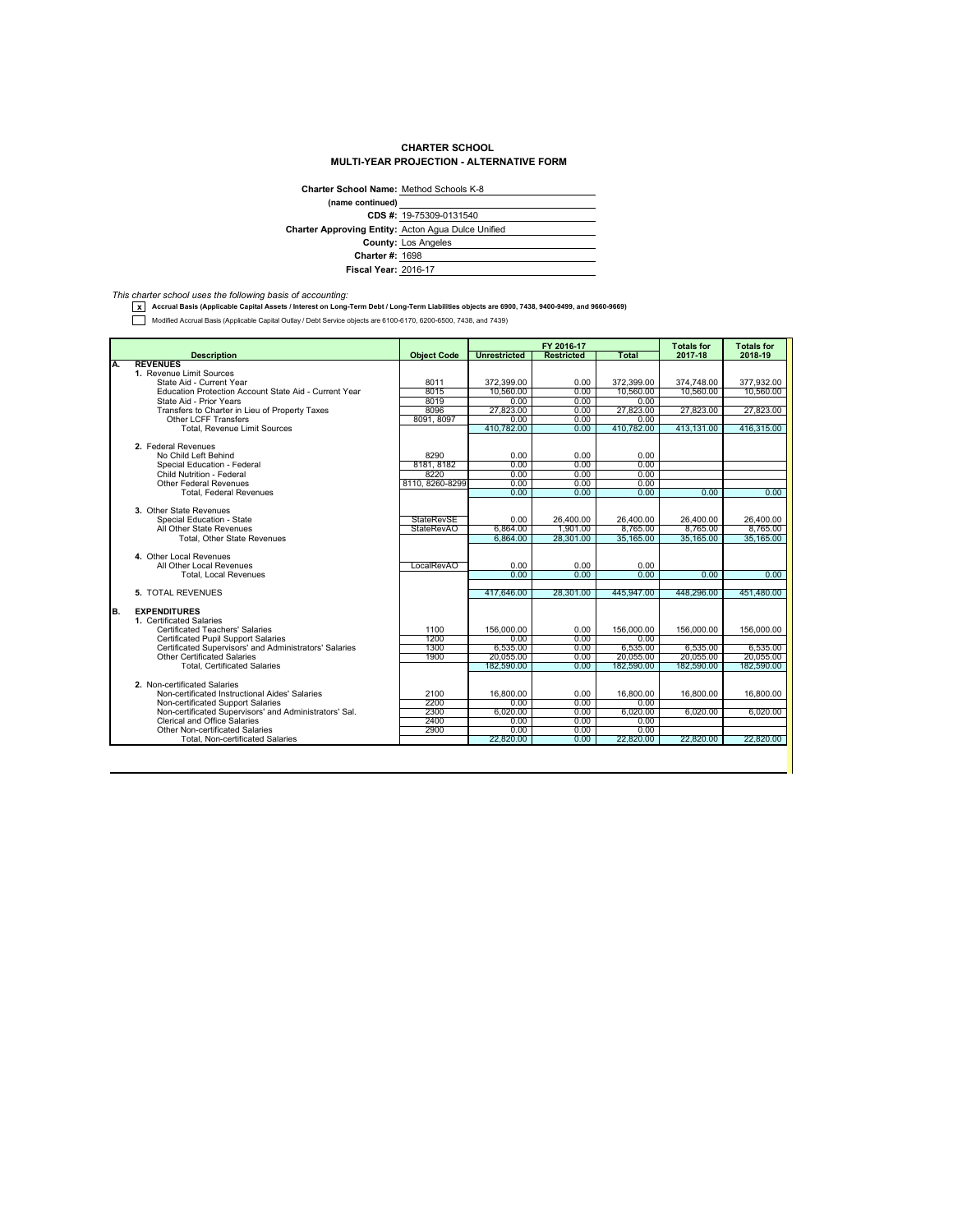|                                                                                                       |                        |                      | FY 2016-17        |                       | <b>Totals for</b>     | <b>Totals for</b>     |
|-------------------------------------------------------------------------------------------------------|------------------------|----------------------|-------------------|-----------------------|-----------------------|-----------------------|
| <b>Description</b>                                                                                    | <b>Object Code</b>     | <b>Unrestricted</b>  | <b>Restricted</b> | <b>Total</b>          | 2017-18               | 2018-19               |
| 3. Employee Benefits                                                                                  |                        |                      |                   |                       |                       |                       |
| <b>STRS</b>                                                                                           | 3101-3102              | 0.00                 | 0.00              | 0.00                  |                       |                       |
| <b>PERS</b>                                                                                           | 3201-3202              | 0.00                 | 0.00              | 0.00                  |                       |                       |
| OASDI / Medicare / Alternative<br><b>Health and Welfare Benefits</b>                                  | 3301-3302<br>3401-3402 | 15,714.00            | 0.00<br>0.00      | 15.714.00             | 15.714.00             | 15.714.00             |
| Unemployment Insurance                                                                                | 3501-3502              | 52,320.00            | 0.00              | 52,320.00<br>5.795.00 | 52,320.00<br>5.795.00 | 52,320.00<br>5.795.00 |
| Workers' Compensation Insurance                                                                       | 3601-3602              | 5,795.00<br>6.162.00 | $0.00 -$          | 6.162.00              | 6.162.00              | 6,162.00              |
| OPEB, Allocated                                                                                       | 3701-3702              | 0.00                 | 0.00              | 0.00                  |                       |                       |
| <b>OPEB, Active Employees</b>                                                                         | 3751-3752              | 0.00                 | 0.00              | 0.00                  |                       |                       |
| PERS Reduction (for revenue limit funded schools)                                                     | 3801-3802              | 0.00                 | 0.00              | 0.00                  |                       |                       |
| Other Employee Benefits                                                                               | 3901-3902              | 4.108.00             | 0.00              | 4.108.00              | 4.108.00              | 4.108.00              |
| <b>Total, Employee Benefits</b>                                                                       |                        | 84.099.00            | 0.00              | 84,099.00             | 84.099.00             | 84.099.00             |
|                                                                                                       |                        |                      |                   |                       |                       |                       |
| 4. Books and Supplies                                                                                 |                        |                      |                   |                       |                       |                       |
| Approved Textbooks and Core Curricula Materials                                                       | 4100                   | 17.930.00            | 0.00              | 17.930.00             | 18.289.00             | 18.654.00             |
| Books and Other Reference Materials                                                                   | 4200                   | 904.00               | 1.846.00          | 2,750.00              | 2.805.00              | 2.805.00              |
| Materials and Supplies                                                                                | 4300                   | 1.650.00             | $0.00 -$          | 1,650.00              | 1.683.00              | 1,683.00              |
| Noncapitalized Equipment                                                                              | 4400                   | 8.250.00             | 0.00              | 8,250.00              | 8,415.00              | 8.415.00              |
| Food                                                                                                  | 4700                   | 0.00                 | 0.00              | 0.00                  |                       |                       |
| <b>Total, Books and Supplies</b>                                                                      |                        | 28.734.00            | 1.846.00          | 30.580.00             | 31.192.00             | 31.557.00             |
|                                                                                                       |                        |                      |                   |                       |                       |                       |
| 5. Services and Other Operating Expenditures                                                          |                        |                      |                   |                       |                       |                       |
| Subagreements for Services                                                                            | 5100                   | 0.00                 | 0.00              | 0.00                  |                       |                       |
| <b>Travel and Conferences</b>                                                                         | 5200                   | 2.000.00             | 0.00              | 2.000.00              | 2.040.00              | 2.081.00              |
| Dues and Memberships                                                                                  | 5300                   | 275.00               | 0.00              | 275.00                | 281.00                | 281.00                |
| Insurance                                                                                             | 5400                   | 1.925.00             | 0.00              | 1.925.00              | 1.964.00              | 1.964.00              |
| Operations and Housekeeping Services                                                                  | 5500                   | 1,500.00             | 0.00              | 1,500.00              | 1,530.00              | 1,561.00              |
| Rentals, Leases, Repairs, and Noncap. Improvements                                                    | 5600                   | 30,387.00            | 0.00              | 30,387.00             | 30,995.00             | 31,615.00             |
| Professional/Consulting Services and Operating Expend.                                                | 5800                   | 41,115.00            | 26,455.00         | 67.570.00             | 68.716.00             | 69,039.00             |
| Communications                                                                                        | 5900                   | 3.000.00             | 0.00              | 3.000.00              | 3.060.00              | 3.121.00              |
| Total, Services and Other Operating Expenditures                                                      |                        | 80.202.00            | 26.455.00         | 106.657.00            | 108.586.00            | 109.662.00            |
|                                                                                                       |                        |                      |                   |                       |                       |                       |
| 6. Capital Outlay (Objects 6100-6170, 6200-6500 for mod. accrual bas                                  |                        |                      |                   |                       |                       |                       |
| Sites and Improvements of Sites                                                                       | 6100-6170              | 0.00                 | 0.00              | 0.00                  |                       |                       |
| Buildings and Improvements of Buildings                                                               | 6200                   | 0.00                 | 0.00              | 0.00                  |                       |                       |
| Books and Media for New School Libraries or Maior                                                     | 6300                   | 0.00                 | 0.00              | 0.00                  |                       |                       |
| Expansion of School Libraries<br>Equipment                                                            | 6400                   | 0.00                 | 0.00              | 0.00                  |                       |                       |
| Equipment Replacement                                                                                 | 6500                   | 0.00                 | 0.00              | 0.00                  |                       |                       |
| Depreciation Expense (for full accrual only)                                                          | 6900                   | 0.00                 | 0.00              | 0.00                  |                       |                       |
| <b>Total, Capital Outlav</b>                                                                          |                        | 0.00                 | 0.00              | $0.00 -$              | 0.00                  | 0.00                  |
|                                                                                                       |                        |                      |                   |                       |                       |                       |
| 7. Other Outgo                                                                                        |                        |                      |                   |                       |                       |                       |
| Tuition to Other Schools                                                                              | 7110-7143              | 0.00                 | 0.00              | 0.00                  |                       |                       |
| Transfers of Pass-through Revenues to Other LEAs                                                      | 7211-7213              | 0.00                 | 0.00              | 0.00                  |                       |                       |
| Transfers of Apportionments to Other LEAs - Spec. Ed.                                                 | 7221-7223SE            | 0.00                 | 0.00              | 0.00                  |                       |                       |
| Transfers of Apportionments to Other LEAs - All Other                                                 | 7221-7223AO            | 0.00                 | 0.00              | 0.00                  |                       |                       |
| All Other Transfers                                                                                   | 7281-7299              | 0.00                 | 0.00              | 0.00                  |                       |                       |
| Debt Service:                                                                                         |                        |                      |                   |                       |                       |                       |
| Interest                                                                                              | 7438                   | 0.00                 | 0.00              | 0.00                  |                       |                       |
| Principal                                                                                             | 7439                   | 0.00                 | 0.00              | 0.00                  |                       |                       |
| Total, Other Outgo                                                                                    |                        | 0.00                 | 0.00              | 0.00                  | 0.00                  | 0.00                  |
|                                                                                                       |                        |                      |                   |                       |                       |                       |
| 8. TOTAL EXPENDITURES                                                                                 |                        | 398.445.00           | 28.301.00         | 426,746.00            | 429.287.00            | 430.728.00            |
| c.<br>EXCESS (DEFICIENCY) OF REVENUES OVER EXPEND.<br>BEFORE OTHER FINANCING SOURCES AND USES (A5-B8) |                        |                      |                   |                       |                       |                       |
|                                                                                                       |                        | 19.201.00            | 0.00              | 19.201.00             | 19.009.00             | 20,752.00             |
|                                                                                                       |                        |                      |                   |                       |                       |                       |